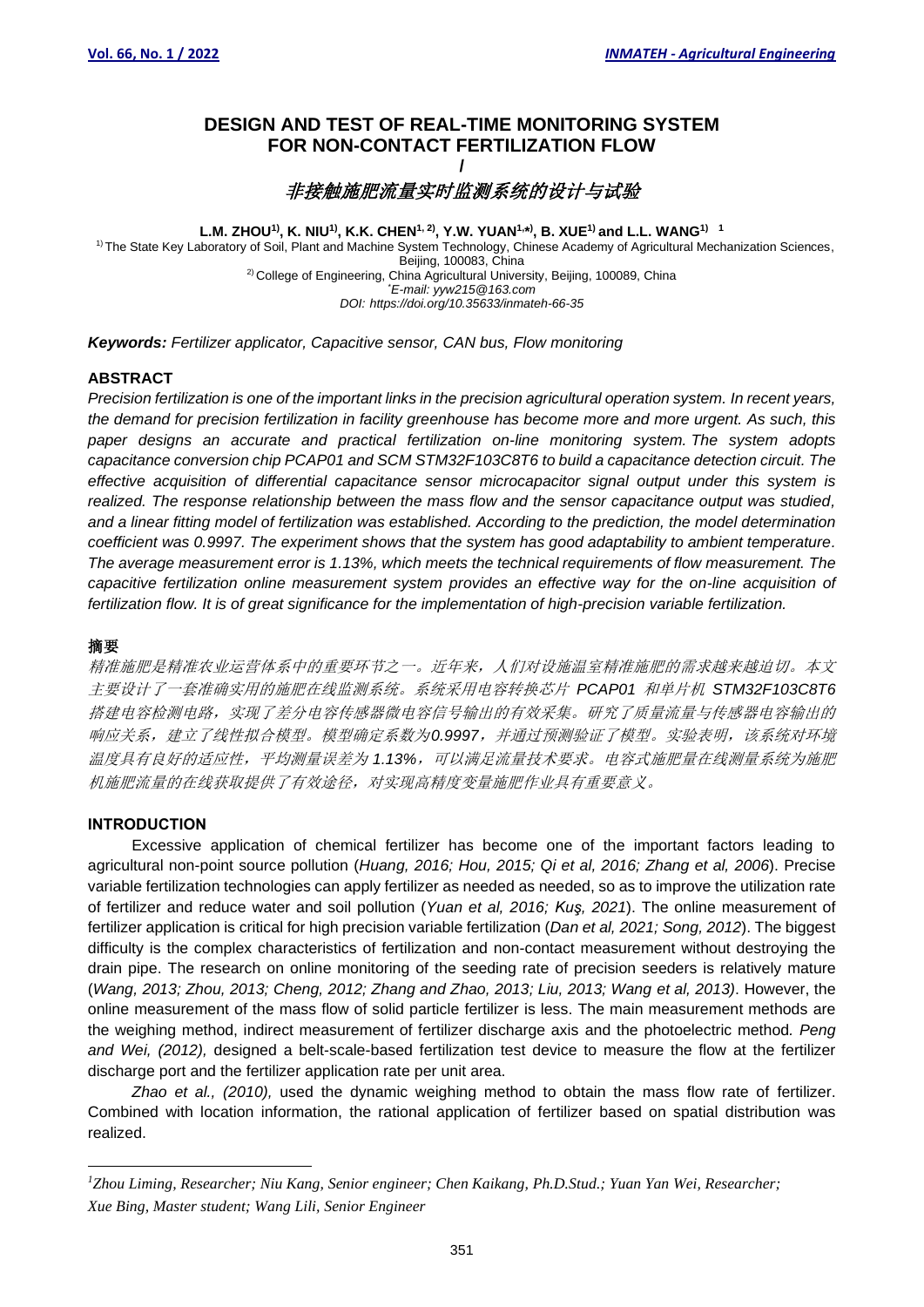*Maet al., (2015),* applied the Hall sensors and encoders to measure the rotation cycle and angle of the fertilizer discharge shaft indirectly. This method has simple structure, but the measurement error is relatively large. Some scholars used the photoelectric method to measure the fertilizer flow rate online. *Swisheret al., (2002),* adopted the laser light source, and transmitted the light through a trapezoidal light chamber to the array detection unit with 32 photodiodes. According to the shading intensity of granular fertilizers, the instantaneous flow rate of fertilizers in the air-transported fertilizer machine was obtained. *Griftet al., (2001),* studied the relationship model between the output pulse width of the near-infrared photodetector and the fertilizer flow rate. Under laboratory conditions, the accuracy of the photoelectric flow sensor at different flow rates and densities was realized. *Backet al., (2014),* used the CCD camera to obtain the falling image of the fertilizer particles. Through the image recognition method, the diameter and quantity of fertilizer particles were obtained. Combined with the fertilizer density, the online monitoring of the mass flow rate of fertilizer discharge was realized. The photoelectric imaging method has high measurement accuracy, but it is easily affected by the fertilizer powder covering the probe. The measurement results are poor.

In this paper, an on-line measurement method of fertilizer mass flow rate based on the principle of capacitance detection is presented. A differential capacitive fertilizer flow sensor is designed, and an on-line measurement system of fertilization is constructed. Using nitrogen, phosphorus and potassium fertilizers commonly used in agriculture, the relationship model between fertilizer flow and capacitance response was established and verified. The measurement and display of fertilizer application and the whole-process monitoring of fertilizer pipe clogging were realized.

## **MATERIALS AND METHODS MECHANICAL STRUCTURE OF THE FERTILIZER APPLICATOR AND THE PRINCIPLE OF FERTILIZERATION DETECTION**

Fertilizer applicator is mainly composed of fertilizer box, fertilizer application device, transmission bearing, controller, soil covering device, press wheel, rotating chain, press spring and seed row box, as shown in Figure 1.



**Fig. 1 - Mechanical structure diagram of the fertilizer applicator** *1. Fertilizer box; 2. Fertilizer discharger; 3. Transmission bearing; 4.Controller; 5. Press wheel; 6. Ground wheel; 7. Rotary chain; 8. Press spring; 9. Seed metering box*

Before using the fertilizer applicator, the sensor needs to be calibrated. Relevant parameters of the machine are calibrated and entered into the database of the circuit control module. Then, the fertilization of the fields is also input into the circuit control module. The fertilizer spreader is driven by an engine and a speed sensor is installed on the driving wheel. The sensor monitors the moving speed of the fertilizer applicator in real time, and transmits the speed information to the circuit control module. The circuit control module analyzes the data, calculates the rotational pulse frequency of the stepping motor and transmits it to the driver. The stepping motor is driven to control the rotational speed of the transmission shaft. Quantitative chemical fertilizer will ensure that it is deeply applied in the fertilizer ditch, so as to achieve quantitative and accurate fertilization.

During the normal operation of the fertilizer applicator, the fertilizer falls freely in the closed fertilizer pipe. Due to different dielectric constants of fertilizer and air, the equivalent dielectric constant of the material between the plates will change. When the fertilizer falls through the capacitor plate, it causes a change in the output capacitance. At this time, the change of the sensor output capacitance is: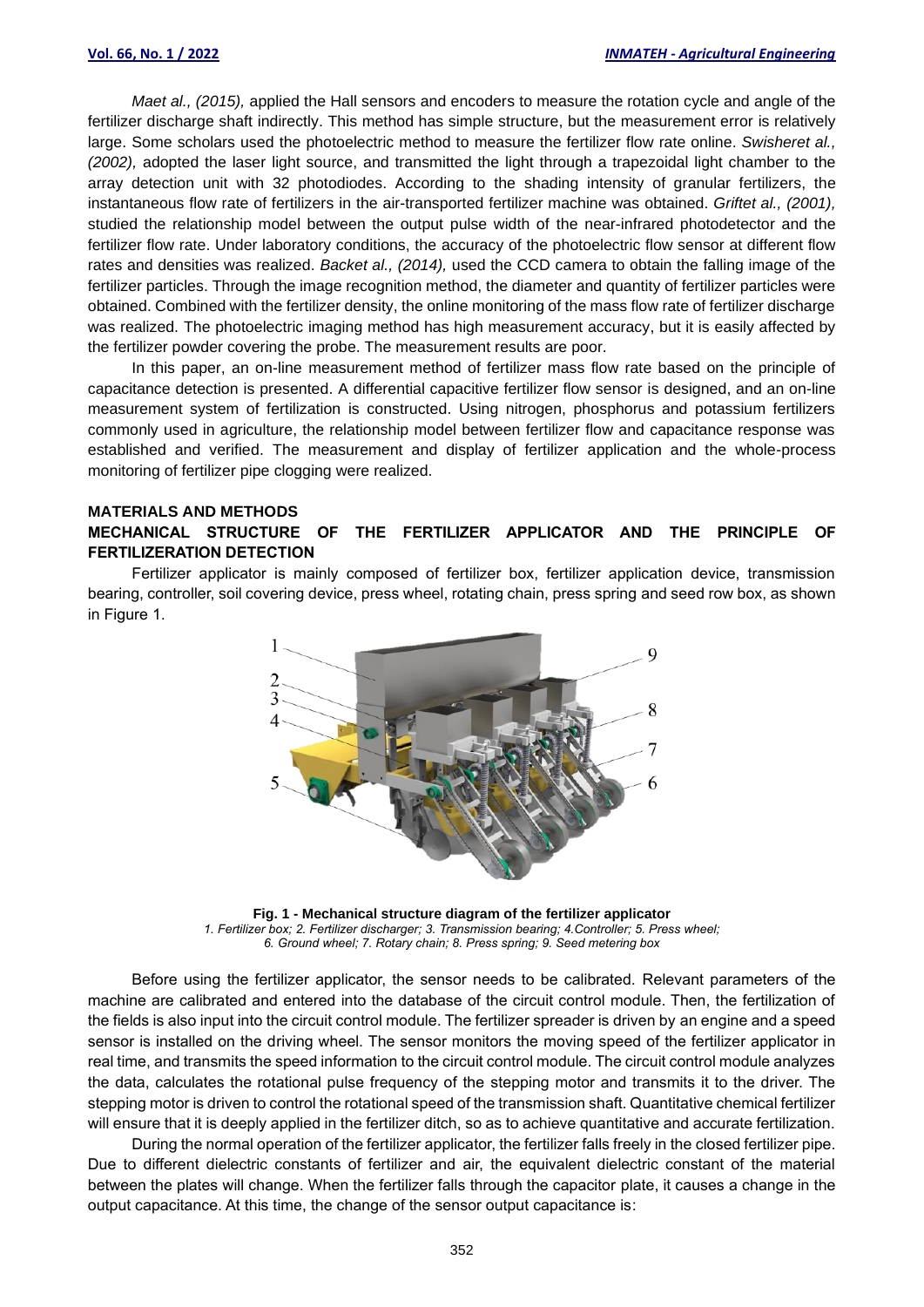$$
\Delta C = C - C_0 = \frac{s \left(\varepsilon_1 - \varepsilon_2\right)}{\rho_1 dV} m_1 \tag{1}
$$

where ΔC is the capacitance change when the fertilizer passes through the sensor, F; *S* is the plate area, m<sup>2</sup>; *ε<sup>1</sup>* is the dielectric constant of the fertilizer, F/m; *ε2* is the air dielectric constant, F/m; *ρ<sup>1</sup>* is the fertilizer density, kg/m<sup>3</sup> ; *D* is the plate spacing, m; *V* is the detection field volume between the plates of the capacitive sensor,  $m<sup>3</sup>$ , and  $m<sub>l</sub>$  is the mass of fertilizer in the sensor, kg.

On the basis of obtaining fertilizer flow rate, the amount of fertilizer per unit area can be further obtained according to the working width and advancing speed of the fertilizer applicator.

$$
M(t) = \frac{Q(t)}{DV(t)}
$$
 (2)

where  $M(t)$  is the fertilizer applied per unit area, kg/m²;  $D$  is the operation width of the fertilization machine and tool, m; *V(t)* is the forward speed of the machine and tool, m/s; *Q(t)* is the mass flow rate of the fertilizer, kg/s*.*

#### **CONSTRUCTION OF SENSOR TEST SYSTEM**

The online detection system of fertilizer amount is mainly composed of capacitive fertilizer flow sensor, forward speed sensor and vehicle-mounted terminal, as shown in Figure 2.



**Fig. 2 - Structure diagram of fertilizer application quantity detection system** *1. Frame; 2. Vehicle display terminal; 3. Transmission shaft; 4. Speed sensor; 5. Flow sensor; 6. Fertilizer exhauster; 7. CAN bus; 8. Fertilizer box*

The system adopts the Controller Area Network (CAN) bus structure, which can realize the distributed on-line detection of each fertilization pipeline and facilitate the node expansion of fertilizer applicators with different widths. The capacitive fertilizer flow sensor is installed on the fertilizer discharge disk to obtain the online mass flow rate of fertilizer. The forward speed sensor is located on the forward wheel to obtain the forward speed of the machine and tools. The on-board terminal is located in the cab. It can receive the realtime information through the built-in CAN bus adaptation module, and display the fertilizer after information processing. In addition, the fertilizer flow sensor can judge the clogging state of the pipeline according to the state of fertilizer, and display the alarm state through the alarm light on the sensor.

## **TYPES AND SELECTION OF FERTILIZER DRAINERS**

The commonly used fertilizer dischargers include external groove wheel fertilizer dischargers, planetary wheel fertilizer dischargers and spiral fertilizer dischargers. Sheave spreaders are especially common in seeding spreaders because of their simple structure and easy cleaning. When the outer groove wheel fertilizer discharger works, the groove wheel rotates with the rotation of the fertilizer discharge shaft. The fertilizer is filled in the groove wheel and accompanied by the rotation of the wheel. The outermost layer of fertilizer is discharged from the sheave box by friction and conveyed to the fertilizer ditch through the discharge pipe. The fertilizer can be adjusted by adjusting the effective working length of the sheave, which can be used for fertilizer removal in different working environments.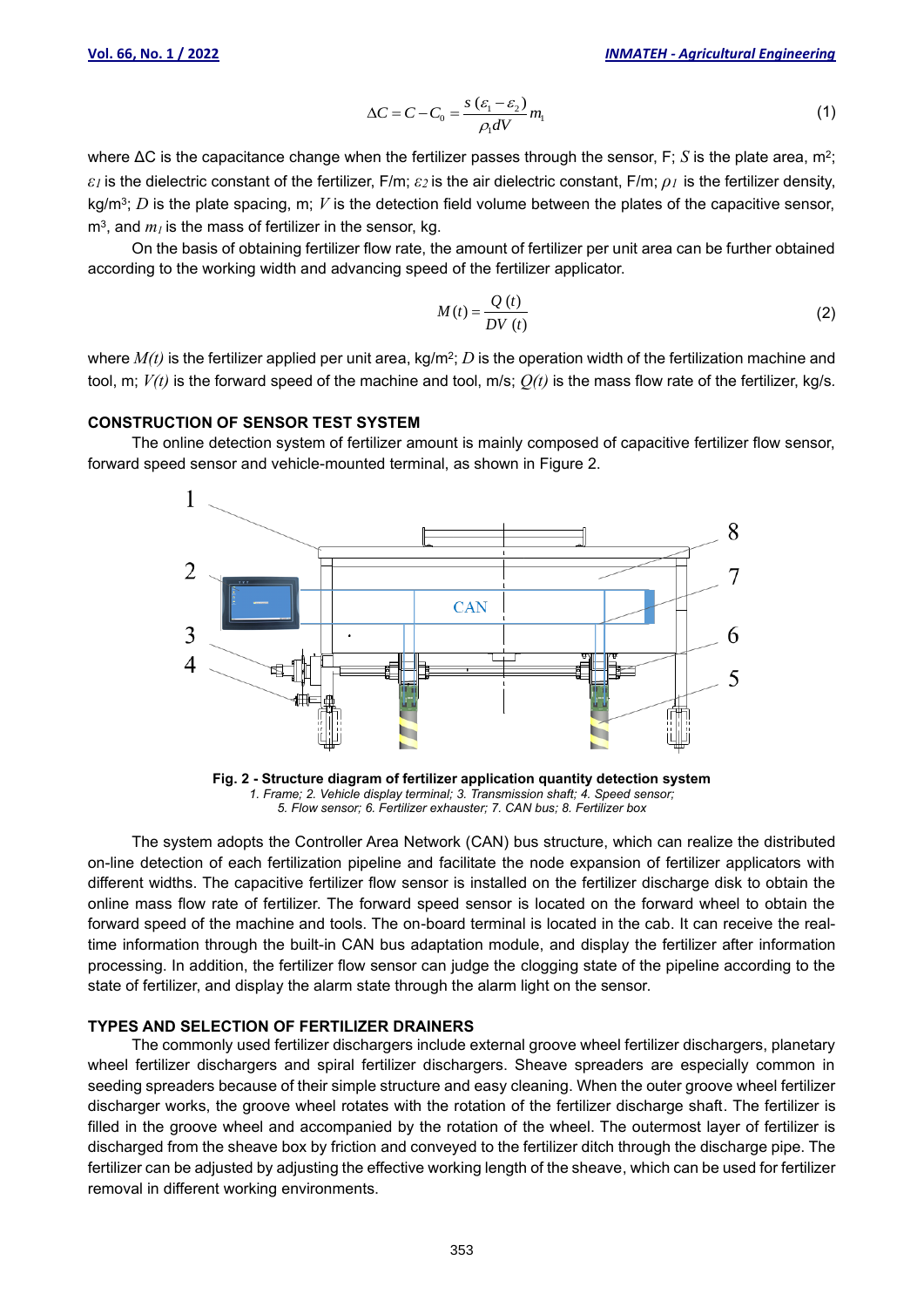

**Fig. 3 - External grooved wheel fertilizer spreader** *1. Clamp; 2. Shaft pin; 3.Fertilizer wheel; 4.Taper pin; 5. Block box; 6. Fertilizer box; 7. Fertilizer tongue*

## **STRUCTURAL DESIGN OF THE FLOW SENSOR**

According to the preliminary experimental results, the structure of the fertilizer flow sensor has been improved this year, mainly focusing on the systematic improvement of the sensor from the plate structure and overall IP protection. The new fertilizer flow sensor adopts the spiral plate structure, and the internal fertilizer guide tube is made by 3D printing.

In order to ensure the consistency of the structure parameters of the spiral plate, the guide plate is directly designed and pasted on the guide tube, so that the guide plate is pasted along the guide structure. In addition, PCB mounting table is designed on the fertilizer guide tube and connected to the plate by short thread. The integrated design of capacitor plate, PCB board and fertilizer guide tube can reduce the influence of stray capacitance on the test results.

In order to realize the IP67 protection design of the sensor, the shell is processed by CNC (Computerized Numerical Control Machine) as a whole. Meanwhile, the sealing groove is designed on the upper and lower end cover, and the sealing ring is matched to meet the protection requirements.



**Fig. 4 - Structure diagram and physical object of flow sensor of the screw fertilizer** *1. Fertilizer input pipe; 2. Spiral capacitance plate; 3. Fixing bolt; 4. Fertilizer output pipe; 5. Alloy housing; 6. PCB circuit board; 7. Fixed bushing;*

#### **MICROCAPACITOR SIGNAL CONDITIONING CIRCUIT**

Capacitor signal conditioning circuit is the key to obtain high-precision capacitor signals. The commonly used microcapacitor detection circuit mainly includes a DC charge-discharge conversion circuit, an AC capacitive conversion circuit, and a microcapacitor detection circuit based on capacitor digital conversion (*Zhou et al, 2010; Jin et al, 2019; Jin et al, 2020; Jin et al, 2018; Zhou et al, 2017; Bergeijka et al, 2001; Zhou et al, 2014*). Among them, the capacitive digital conversion method based on integrated detection chip is widely used (*Bai et al, 2020; Xiong et al, 2020*).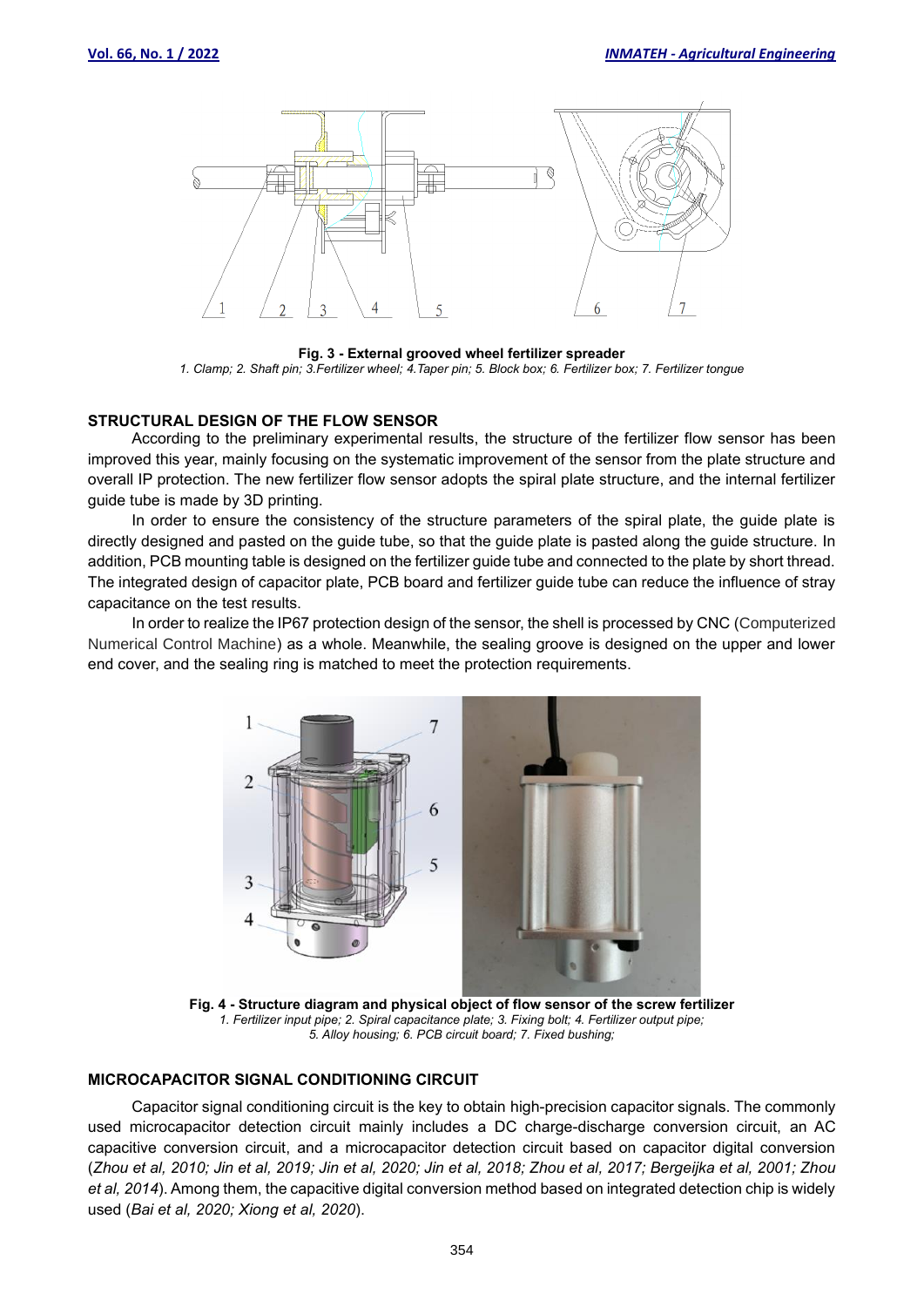When the fertilizer passes through the capacitive sensor, the capacitance change is 0.1pF. In order to ensure the accuracy and reliability of the measurement, this paper uses the capacitance-to-digital conversion method to design the conditioning circuit of the sensor. The capacitive-to-digital conversion chip PCAP01 and the microcontroller STM32F103C8T6 were used to form a microcapacitor signal measurement circuit.

PCAP01 is a capacitance-to-digital conversion chip launched by German ACAM Company with DSP processing unit, which is specially used for microcapacitor measurement. The TDC conversion module and environmental compensation function are integrated on the chip, with the highest measurement precision and frequency up to 6aF and 500 kHz, respectively. Furthermore, the protocol control pin IIC\_EN of PCAP01 is grounded and SPI transmission mode is selected. In order to eliminate the influence of environmental factors on the measurement results as much as possible, PCAP01 takes the ratio of the sensor capacitance to the reference capacitance as the calculation result. The measurement result is output as a 24bit digital signal, which is convenient for subsequent conversion processing. Since the measurement result of PCAP01 is the output ratio relative to the reference capacitance, the measurement result needs to be converted.

The conversion formula is as follows:

$$
C = \frac{C_{\text{mear}}}{2^{21}} \times C_{\text{ref}}
$$
 (3)

where *C* is the measured capacitance after conversion, pF;  $C_{\text{mean}}$  is the measured output ratio, dimensionless; *Cref* is the reference capacitance value, pF.

When the electrode plate of the fertilizer flow sensor is connected to PCAP01, the drift connection mode is adopted. Electrode plate 1 is connected to PC2; electrode plate 2 is connected to PC3, and electrode plate 3 is connected to PC4. At the same time, the ceramic capacitors of the same order of magnitude as the basic capacitance of the sensor are connected to PC0 and PC1 as the reference capacitances.

#### **SIGNAL ACQUISITION AND PROCESSING**

The vehicle-mounted terminal is the hardware platform for the software operation of the fertilizer rate detection system. It is responsible for receiving the information and forward speed of each sensor in real time, so as to complete the calculation and statistics of the fertilizer rate at each pipeline. Taking the X86 architecture based Atom motherboard as the core, the terminal integrates the solid state storage module, data communication module, LIQUID crystal display and input and output module. The real-time data on the bus is obtained through the built-in USB-CAN communication adaption module. The terminal can be well compatible with Windows operating system, and is convenient for the development of upper computer software.

Under the Keil MDK software development environment, C language is used to write part of the software MCU (Microcontroller Unit). The software design adopts the modular programming method, and its functions mainly include system initialization, PCAP01 firmware writing CAN module initialization, capacitor data acquisition and preprocessing. Its program flow is shown in Figure 5.

After the system is on, the single-chip microcomputer executes the initialization program to complete the configuration of each IO port. After that, the firmware information of internal EEPROM is read, and the SRAM region inside PCAP01 is written through SPI bus to enter the configuration state of PCAP01, where the sampling rate is configured at 10kHz and the blocking alarm threshold is 0.5PF. When the capacitance measurement is completed, the MCU reads the results of PCAP01 to obtain the capacitance information. On the one hand, the data is sent to the on-board terminal through CAN bus, and the real-time capacitance is compared with the blocking threshold. Once the blocking threshold is exceeded, the corresponding IO port is driven by MCU, so that the alarm indicator light is always on to realize the local alarm.

The upper computer software was developed by LabWindows/CVI 2012 of National Instrument (NI). Lab windows software adopts interactive programming technology and integrates powerful function library and graphical interface control, which is suitable for the development of measurement and control system. The software functions of the developed fertilizer rate detection system mainly include communication parameter setting, system operation, data processing, data display and playback.

The software interface is shown in Figure 5.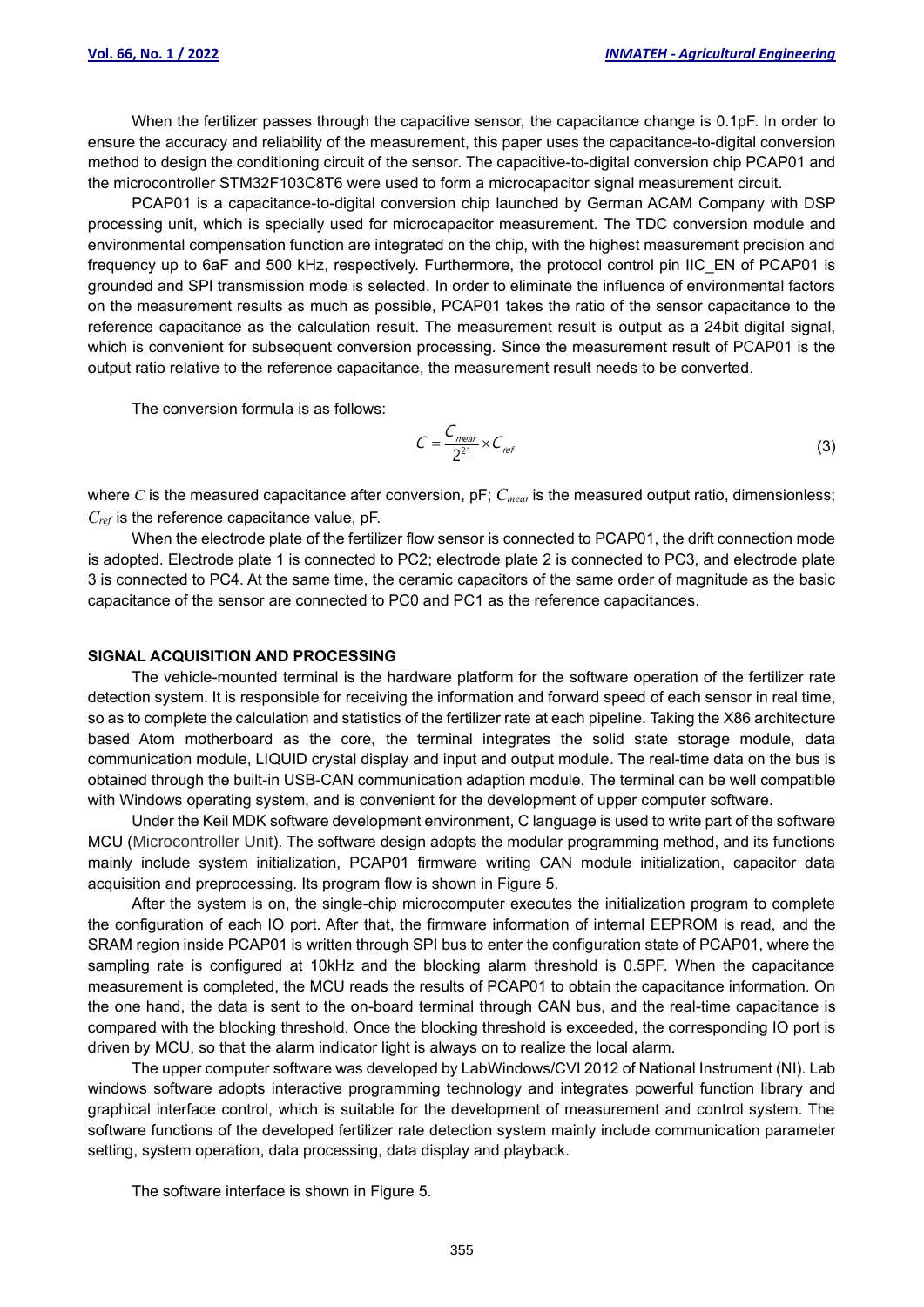

**Fig. 5 - Flow chart of MCU software program**

After the software receives the real-time data sent by the sensor through CAN bus, the capacitance value is calculated and the filtering algorithm is used to filter the acquired original capacitance. According to the pre-calibrated capacitor-mass flow signal, the mass flow rate of fertilizer in the drainage tube is obtained. In order to ensure the real-time performance of data acquisition and display, multi-thread method is adopted to carry out data acquisition, processing and display. The main thread is used to create, display and run the interface. The data acquisition thread is used to complete capacitor information acquisition and data processing, and the display thread is used to complete the display and playback of all data.

Granular fertilizer and compound fertilizer N-P commonly used in agriculture were used in the experiment <sup>2</sup>O5-K2.The ratio of O content is 24-14-9, and the fertilizer particles are uniform without agglomeration. In order to check the reliability and accuracy of the capacitive fertilizer rate sensor, the fertilizer rate measurement experiment was carried out on the fertilization test bench. The test bed was mainly composed of fertilizer box, fertilizer discharge shaft, servo motor, reducer and fertilizer discharge pipe. The test bed was driven by a servo motor to rotate the fertilizer discharging shaft. The input voltage of the analog quantity under the speed control mode of the servo motor can be changed by the upper computer to realize the automatic control of the motor speed. Then the speed of the fertilizer discharging shaft can be continuously adjusted to achieve on-line adjustment.

### **RESULTS**

#### **INFLUENCE OF TEMPERATURE ON FERTILIZER FLOW SENSOR**

Ambient temperature is one of the important factors affecting the performance of the capacitance sensor. Considering the field working environment of the detection system, the temperature of the fertilizer rate sensor was tested in the range of 15-55°C.

First, the test sensor was put into the thermostatic control box (type 202FBX-0, Shanghai Lishu Instrument Co., LTD., ±1°C). Then the measurement system was started and preheated for 5 min to enter the detection state after the measurement data was stable. Taking 5°C as the change gradient, the temperature inside the temperature control box was adjusted to 55°C. After each adjustment, wait for 5min after the temperature display was stable. The detected and reference capacitances and the current actual temperature were recorded, and the influence relationship between the differential capacitance (the difference between the detected and reference capacitance) and the temperature were obtained. The test results are shown in Figure 6.

From Figure 6, when the temperature gradually rises from 15 $\degree$ C to 55 $\degree$ C, the difference between the sensor and its zero-base capacitance increases from 0.02 pF to 0.33 pF. Compared with the initial value of the detection capacitance, the change rate is close to 8%. However, the difference between the detection and reference capacitances is always in the range of 0-0.019 pF. This indicates that differential capacitance sensing can effectively improve the influence of ambient temperature on the measurement, which is conductive to improving the accuracy of measurement.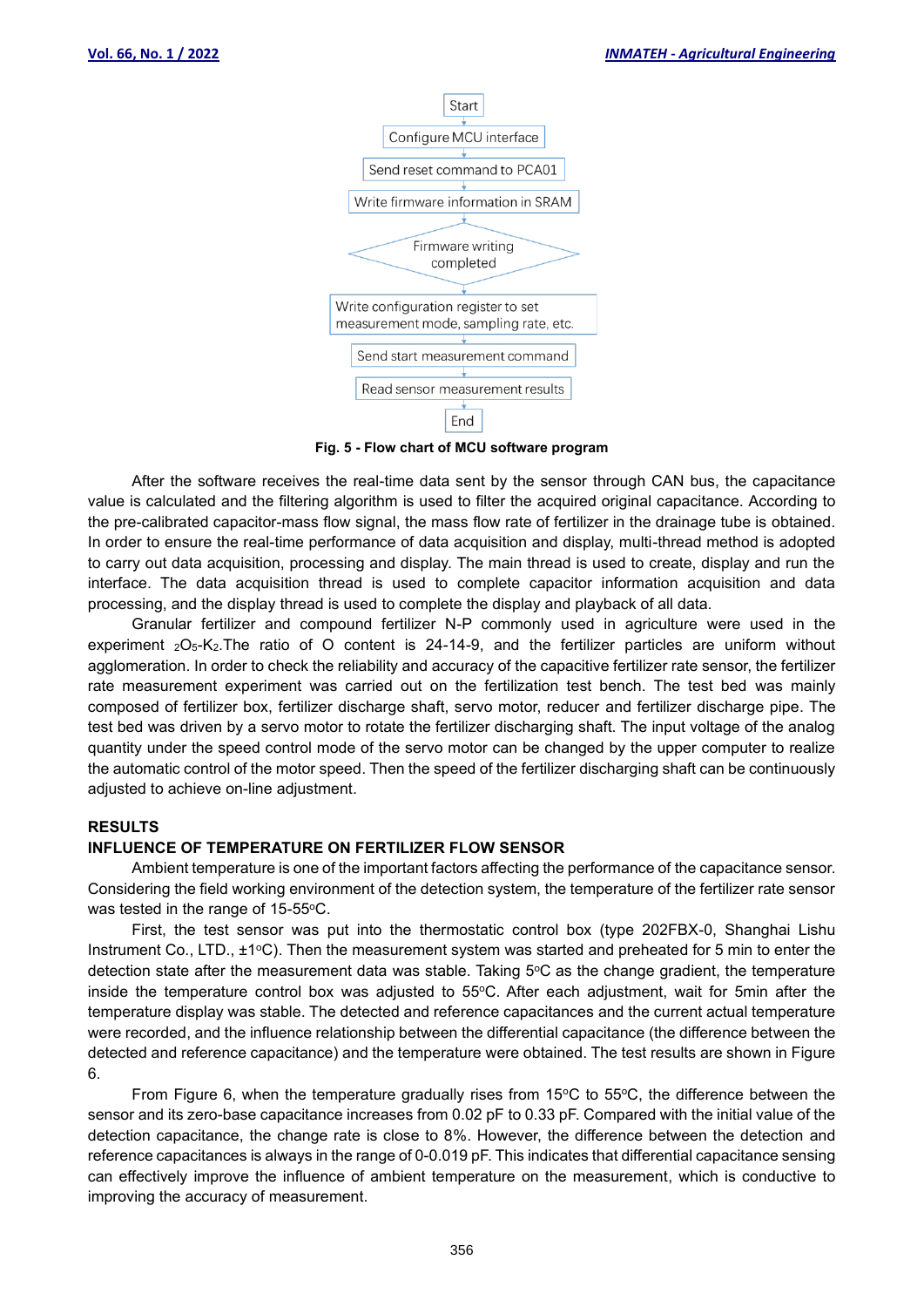

**Fig. 6 - Influence of temperature on capacitance output**

#### **INFLUENCE OF FERTILIZATION ON THE FERTILIZER FLOW SENSOR**

A feeding box is placed at the fertilizer outlet of the measuring device, and the sensor calibration is carried out by the weighing method. The rotation speed of the fertilizer discharging shaft was set at 20 r/min. The rotation time of the fertilizer discharging shaft was controlled by the upper computer to obtain different fertilizer discharge according at different operation time. After each fertilizer discharge, an electronic balance (SL4001, Shanghai Minqiao Electronic Instrument Factory, 4000±0.1 g) was used to weigh the fertilizer in the receptacle. The cumulative capacitance value of the difference between the measured and reference capacitance sensors was recorded at the same time. Calibration tests were performed for each fertilization by the Matlab software. The response curve of fertilizer mass and capacitance value was obtained as shown in Figure 7.



**Fig. 7 - Signal response of the compound fertilizer passing through the sensor**

It can be seen that when the fertilizer passes through the sensor, its capacitance value will change from 8.75 pF to 8.87 pF. Through linear fitting and normalization, the relationship model between capacitance and mass obtained is as follows:

$$
Q(t) = 20.644C(t) + 2.6815
$$
 (4)

It can be seen that there is a linear relationship between the capacitive output value of the granular fertilizer flow sensor and the fertilizer application. With the increase of fertilizer application, the capacitive output will increase correspondingly, and the coefficient determined by the model is  $R^2$ =0.9997.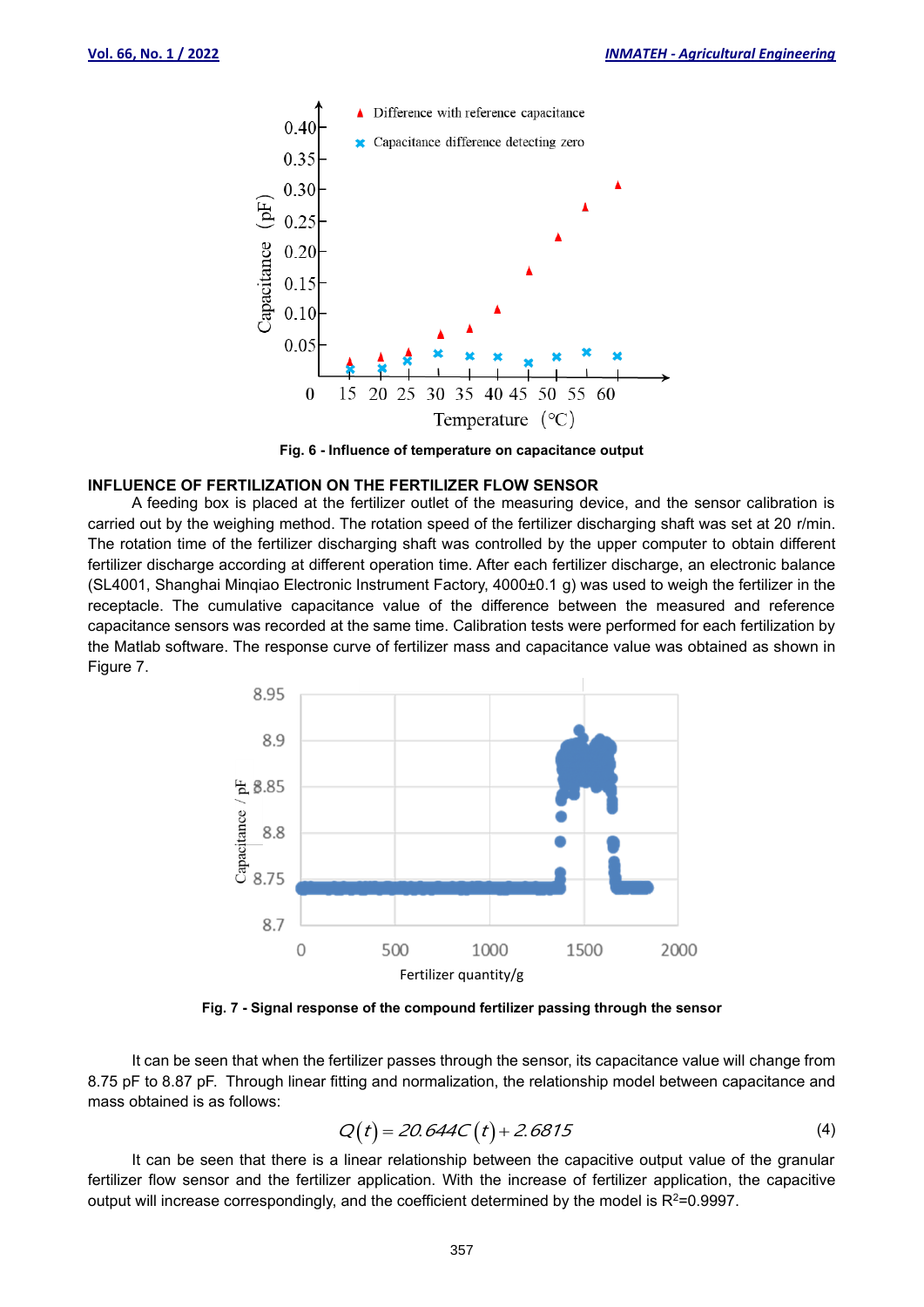**Table 1**

## **VERIFICATION OF THE FERTILIZATION TESTING SYSTEM**

In order to verify the accuracy of the fertilization test system under different discharge speed, the system was tested at Shengfa Family farm in Dubolan Town, Qingdao from September 18 to 20, 2020.



**Fig. 8 - The developed prototype of granular fertilizer flow sensor**

In order to verify the accuracy of the fertilization detection system under different discharge flows, the rotating speed of the fertilizer discharging shaft was set as 15 r/min, 21 r/min, 27 r/min and 31 r/min, respectively. Afeeding dish was placed under the discharge port to compare the measured value of the fertilizer obtained by the detection system with the actual weighing value of the fertilizer in the receiving dish. The results are shown in Table 1.

| Test results of the fertilization detection system |  |  |  |
|----------------------------------------------------|--|--|--|
|----------------------------------------------------|--|--|--|

| <b>Rotation rate</b><br>(r/min) | <b>Measuring mass</b><br>(g) | <b>Real mass</b><br>(g) | <b>Relative error</b><br>$(\% )$ |
|---------------------------------|------------------------------|-------------------------|----------------------------------|
| 15                              | 849.2919                     | 864                     | 1.70                             |
|                                 | 857.756                      | 857                     | 0.09                             |
|                                 | 345.5783                     | 333                     | 3.78                             |
|                                 | 643.2648                     | 642                     | 0.20                             |
|                                 | 766.0966                     | 776                     | 1.28                             |
| 21                              | 949.4153                     | 961                     | 1.21                             |
|                                 | 1424.021                     | 1417                    | 0.50                             |
|                                 | 1799.742                     | 1786                    | 0.77                             |
|                                 | 1232.238                     | 1231                    | 0.10                             |
| 27                              | 328.2374                     | 327                     | 0.38                             |
|                                 | 906.4758                     | 913                     | 0.71                             |
|                                 | 1919.064                     | 1928                    | 0.46                             |
|                                 | 663.4959                     | 650                     | 2.08                             |
|                                 | 1223.774                     | 1201                    | 1.90                             |
| 31                              | 2191.152                     | 2157                    | 1.58                             |
|                                 | 1901.723                     | 1875                    | 1.43                             |

It can be seen from Table 1 that the system can accurately measure the fertilizer under different speed of fertilizer discharge. The average measurement error is 1.13%, which meets the actual requirements. Therefore, it is feasible to measure the fertilizer online by the capacitance method.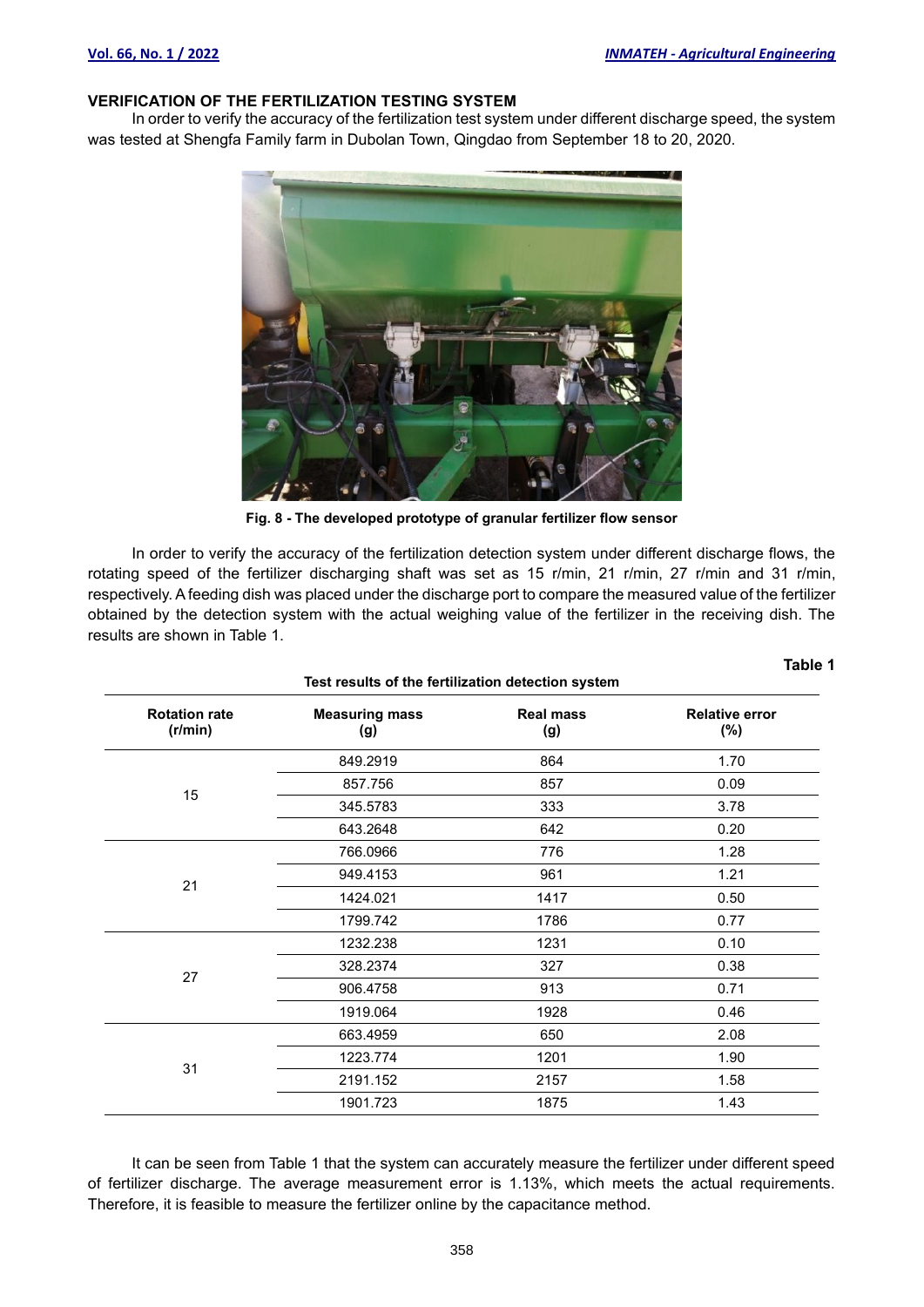#### **CONCLUSIONS**

1) In this paper, a differential capacitive fertilizer flow sensor based on ring pipelines was designed. A micro-capacitance detection circuit composed of STM32F103C8T6 and PCAP01 was built, and a fertilizer amount detection system based on LabWindows/CVI was constructed to realize the online detection of fertilizer.

2) The response relationship between the mass flow and the sensor capacitance output was studied. The linear fitting models of three fertilizers were established, and the model determination coefficients were 0.9889, 0.9898 and 0.9935, respectively. Moreover, the model was predicted and verified.

3) The test shows that the fertilization detection system has good adaptability to the environmental temperature. It can accurately measure the fertilization and timely alarm the failure of the fertilizer pipe clogging. The maximum measurement error of the fertilization was 3.75%, which can meet the actual production needs.

This paper mainly discusses the feasibility of using capacitive sensing method to measure the fertilizer online. Currently, the moisture content of fertilizers when leaving the factory is required to be no more than 1%. Therefore, the influence of changes in the moisture content of fertilizer on the sensor is not considered in the preliminary test. In the actual production, the condensation and agglomeration of fertilizer will occur, indicating that the moisture content will change to a certain extent. In the future work, the change of moisture content of fertilizer and the influence of environmental humidity on the sensor measurement should be considered to improve the adaptability of the detection system.

#### **ACKNOWLEDGEMENT**

The work was sponsored by the National Key Research and Development Program of China Sub-project (2019YFB1312302).

#### **REFERENCES**

- [1] Back, S. W., Yu, S. H., Kim, Y. J., Chung, S. O., Lee, K. H., (2014). An image based application rate measurement system for a granular fertilizer applicator. *Transactions of ASABE*, *57*(2), 679-687, 2014. Doi: 10.13031/trans.57.10605
- [2] BaduaS.A., Sharda A., Strasser R., CiampittiI.(2021). Ground speed and planter downforce influence on corn seed spacing and depth. *Precision Agriculture*, (22), 1154-1170. Doi:10.1007/S11119-020- 09775-7.
- [3] Bergeijka J., Goense D., WilligenburgaL.G., Speelman L., (2001). PA-Precision Agriculture: Dynamic Weighing for Accurate Fertilizer Application and Monitoring. *Journal of Agricultural Engineering Research*, *80*(1), 25-35. https://doi.org/10.1006/jaer.2001.0714
- [4] Cujbescu D., Gageanu I., Persu C., Matache M., Vladut V., Voicea I., Gigel, Paraschiv G., Biriş S.S., Ungureanu N., Voicu Gh., Ipate G., (2021). Simulation of Sowing Precision in Laboratory Conditions. *Appl. Sci.* 2021, 11(14), 6264, https://doi.org/10.3390/app11146264
- [5] Emrah K. (2021). Field-scale evaluation of parameters affecting planter vibration in single seed planting. *Measurement*, 184,109959. doi:10.1016/J.MEASUREMENT.2021.109959.
- [6] Grift, T. E., Walker, J. T., Hofstee, J. W., (2001). Mass flow measurement of granular materials in aerial application part 2: experimental model validation. *Transactions of the American Society of Agricultural Engineers*, *44*(1): 27-34, doi:10.13031/2013.2300
- [7] Hou H.D., (2015). *Application and popularization of maize no tillage precision seeder*. Jilin Agricultural University.
- [8] Huang J.Y., (2016). Design of the fertilizing and seeding module of the small multifunctional agricultural machinery. *Modern Machinery*, (3), 53-57, DOI: 10.13667/j.cnki.52-1046/th.2016.03.017
- [9] Jin X., Chen K.K., Ji J.T., Zhao K.X., Du X.W., Ma H., (2019). Intelligent vibration detection and control system of agricultural machinery engine. *Measurement*, 145, 503-510. https://doi.org/10.1016/j.measurement.2019.05.059
- [10] KimB., JangJ., KimS., Hwang S., ShinM. (2021). Design of an ICT convergence farm machinery for an automatic agricultural planter. *International Journal of Computational Vision and Robotics*. 11(4), 448- 460. doi:10.1504/IJCVR.2021.116561.
- [11] Liu H.M., (2013). Discuss the development status of corn precision seeding machinery. *Beijing Agriculture*, (6), 141.
- [12] Ma X.L., Yi S.J., Zhao B., Gao J., Ren S.H., Liu K., (2015). Research on fertilization operation performance of the real time monitoring system of corn precision seeder. *Journal of Agricultural Mechanization Research*, *37*(12), 20-22. DOI: 10.13427/j.cnki.njyi.2015.12.005